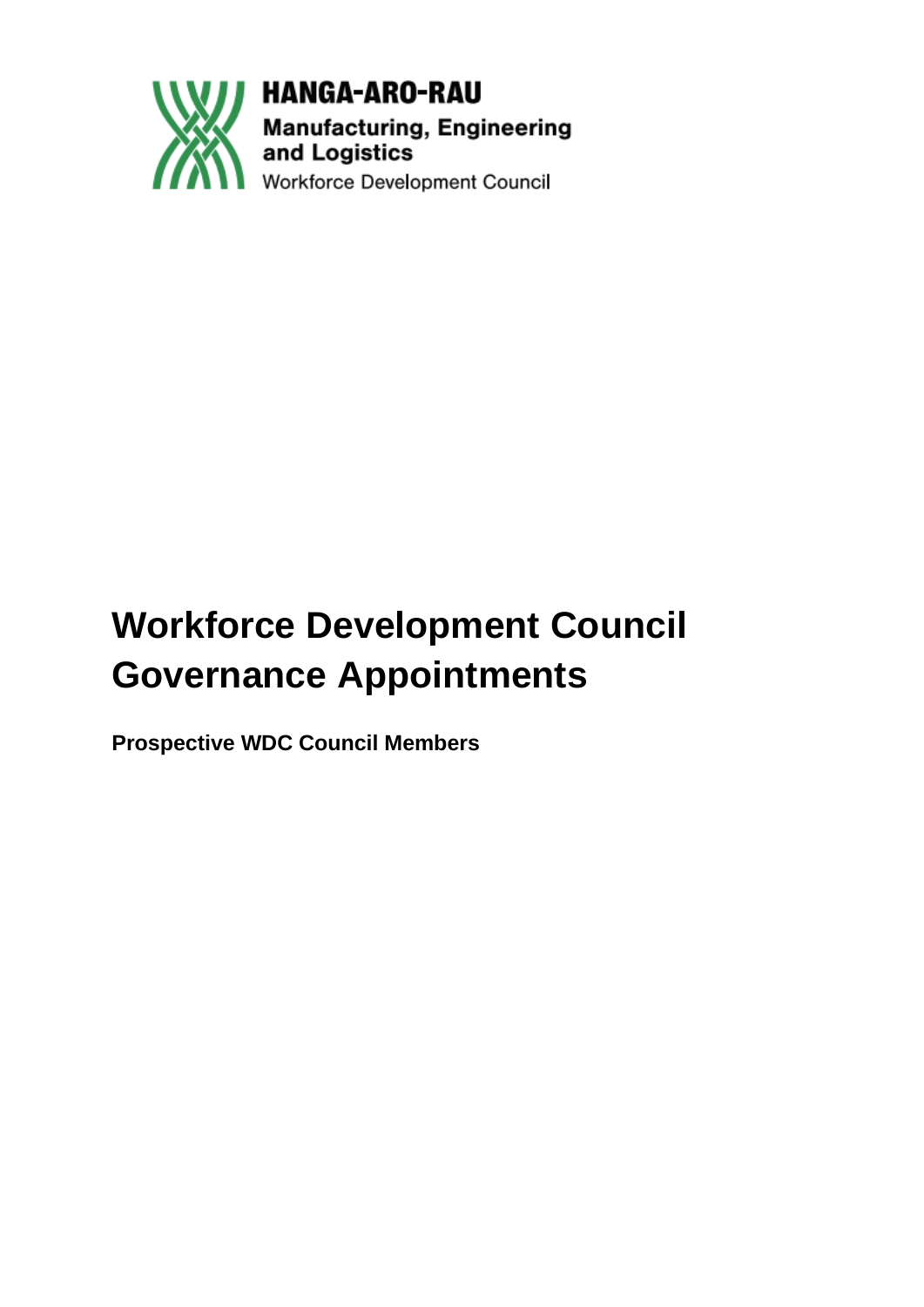# **Nau mai, haere mai**

*Ko te mauri o te tangata, ko te ora o te iwi. The lifeforce of the individual is the lifeblood of the people.*

**Thank you for your interest in the governance appointment for the Hanga Aro Rau Manufacturing, Engineering and Logistics Workforce Development Councils (WDC).** This document provides background detail about the responsibilities and role of Council members, governance responsibilities and the proposed time commitments and remuneration expectations for governance positions.

## **Background**

Vocational education is undergoing its biggest transformation in 35 years. As part of the changes, six Workforce Development Councils (WDCs) have been established to provide industry with greater leadership across vocational education and training.

This is a significant milestone in the Reform of Vocational Education (RoVE). More information on RoVE can be found [here.](https://www.tec.govt.nz/rove/reform-of-vocational-education/)

Hanga Aro Rau is one of six WDCs are beginning operations on 4 October 2021. The Council provides strategic leadership and governance to help fully form and establish new organisation.

WDCs are established formally through a legal instrument called an Order in Council. The Order in Council for Hanga Aro Rau is available [here.](https://legislation.govt.nz/regulation/public/2021/0099/20.0/LMS490979.html)

We are now seeking Expressions of Interest for an additional Council member from industry leaders and those with mana in sectors relevant to the WDC.

## **About Workforce Development Councils**

[Workforce Development Councils \(WDCs\)](https://www.ohumahi.nz/) will play a central role in the Reform of Vocational Education, and – once established – will provide industry with leadership across vocational education and training. Once WDCs are fully operational, they will:

- have a forward, strategic view of the future skills needs of industries. They will translate industry skill needs now and in the future for the vocational education system.
- set standards, develop qualifications and help shape the curriculum of vocational education. They will moderate assessments against industry standards and, where appropriate, set and moderate capstone assessments at the end of a qualification.
- provide advice to the Tertiary Education Commission (TEC) on investment in vocational education, and determine the appropriate mix of skills and training for the industries they cover.
- endorse programmes that lead to qualifications, whether work-based (such as apprenticeships), on-campus or online. Unless a programme has the confidence of a WDC, which is essentially industry confidence, it won't be endorsed by the WDC nor funded by the TEC.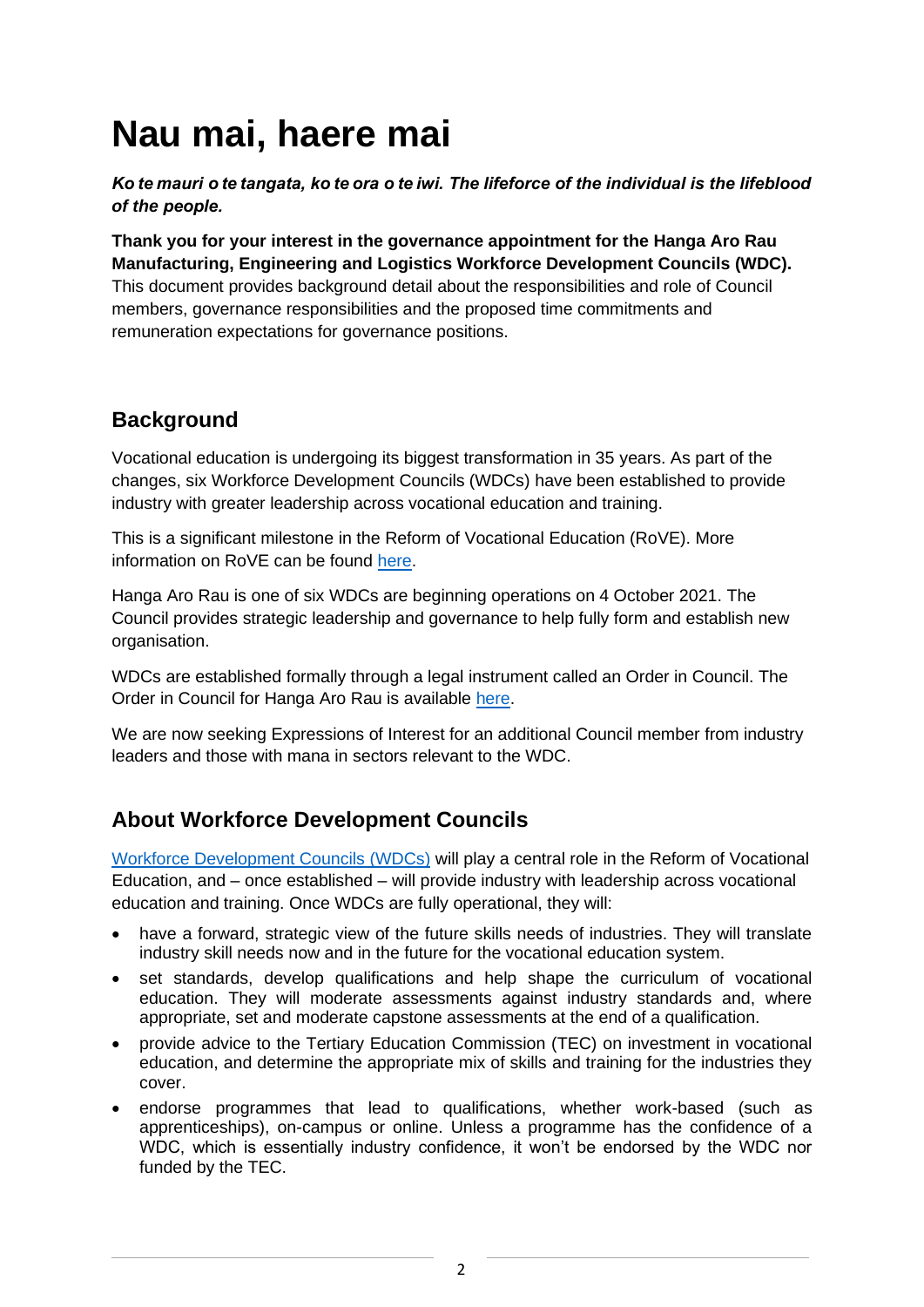• provide employers with brokerage and advisory services. WDCs won't, however, be directly involved in arranging apprenticeships and other on-the-job training which will sit with providers.

### **Role of the Councils**

The Hanga Aro Rau WDC Council is responsible for leading and overseeing the work programme of the Workforce Development Council. All WDC Council members must act consistently within their statutory mandate and with any arrangements set out in the WDC's Order in Council.

Key responsibilities include, but are not limited to:

- providing clear vision and leadership for their WDC.
- overall responsibility for their WDC's functions as set out in the Education and Training Act 2020; and additional functions and purpose as set out in the WDC's Order in Council.
- overseeing the performance of the Chief Executive and other staff within their WDC.
- financial oversight and risk management, including ensuring that their WDC's financials are systematically accounted for, audited and publicly available.
- health, safety and legal obligations, including that all the legislative requirements of directors and entities are met.
- overall responsibility for ensuring their WDC meets its obligations as an employer.

As the WDCs will be new entities, there will be additional responsibilities in the first period of WDC Council operation to ensure successful WDC establishment.

#### **Appointment**

The Order in Council permits the Hanga Aro Rau Council to co-opt one additional member. The Council has a requirement for an additional whakapapa Māori member who meets the skills requirements detailed in the OIC (Appendix A).

The Council particularly welcomes applicants who have direct experience of vocational education and training and/or have an understanding of the experience of disabled people in employment and employers of disabled people.

Starting on 8 September 2021, the Hanga Aro Rau Council is running an Expression of Interest (EoI) process for the additional Council member.

#### **WDC Council member requirements**

The requirements and criteria for appointments to the Hanga Aro Rau Council are set out in the relevant Order in Council, and summarised in *Appendix A*.

Additional information on candidate attributes and information required for application is outlined in the Application form.

#### **Term of appointment**

Council members may be appointed for a term of between one and four years as set out *Appendix B.*

#### **Remuneration and time commitment**

The time commitment for the Council is a minimum of the equivalent of two to three days per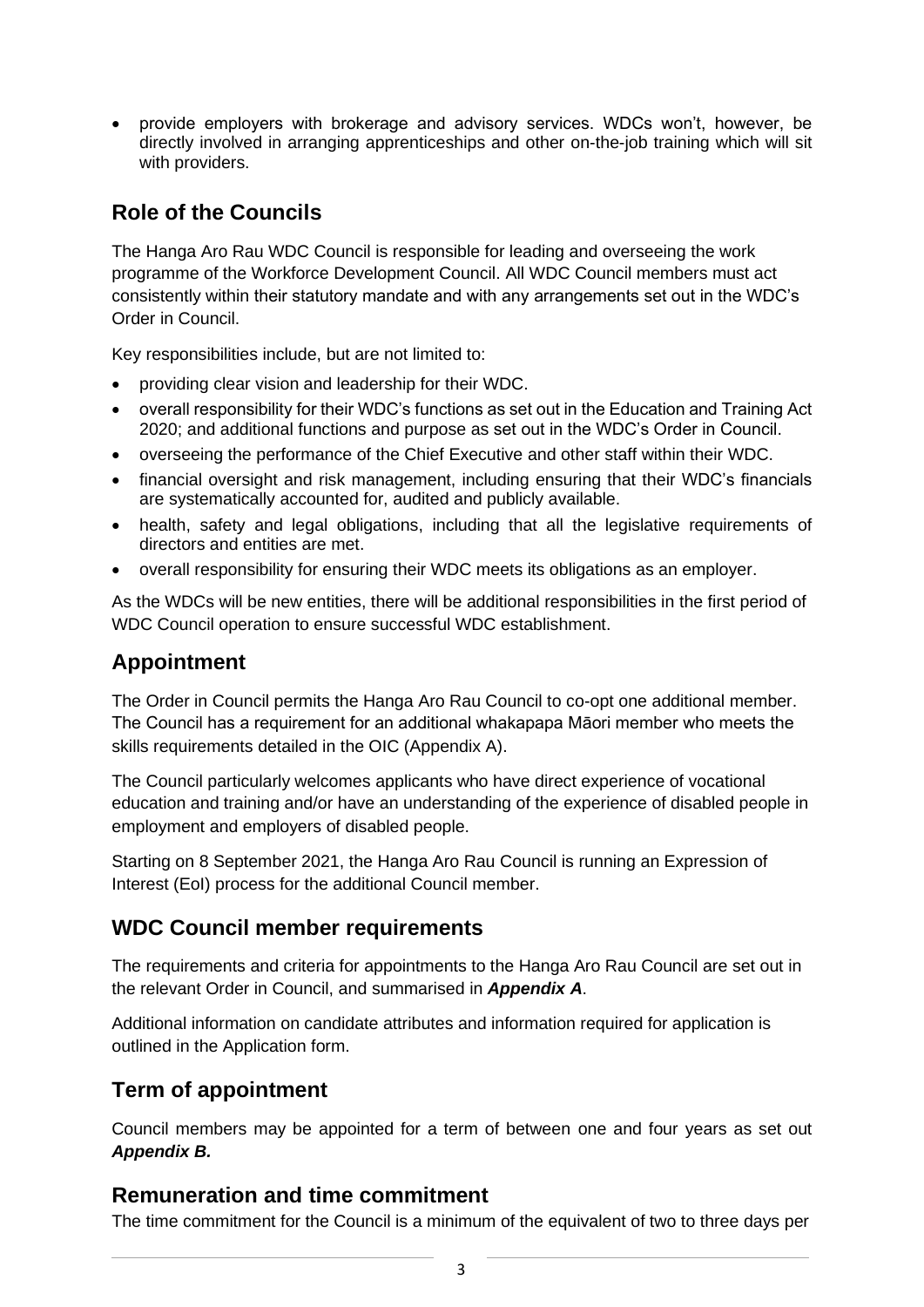month. One of those days will involve attendance at a Council meeting, either in person or by remote access. There may also be requirement for sub-committee attendance, preparation for meetings, reviewing papers and other material, consultation with industry colleagues and site visits.

Your contribution and participation will be vital so you should be sure that you have the time available to fully commit to the role.

The fees paid will be an annual rate determined in accordance with the Cabinet Office Fees Framework. WDCs are a category 3a entity. [https://dpmc.govt.nz/publications/co-19-1-fees](https://dpmc.govt.nz/publications/co-19-1-fees-framework-members-appointed-bodies-which-crown-has-interest-html)[framework-members-appointed-bodies-which-crown-has-interest-html](https://dpmc.govt.nz/publications/co-19-1-fees-framework-members-appointed-bodies-which-crown-has-interest-html)

The applicable fee for this role is \$30,000 per annum.

These are national positions, and candidates will be appointed from anywhere in New Zealand. Council members must be permanent New Zealand residents. The location of Council meetings, and whether they will be in person or via remote access, will be determined by the WDC.

Actual and reasonable travel and other expenses incurred will be paid in accordance with the Cabinet Fees Framework.

## **Conflicts of Interest**

Conflicts of Interest will be assessed on a case-by-case basis. However, in most cases it is expected that Chief Executives and senior managers of tertiary education organisations will have significant conflicts, along with current Board members and staff of Te Pūkenga.

Potential conflicts relating to current Board members of Tertiary Education Organisations and transitional Industry Training Organisations would need to be considered carefully.

Membership on a Regional Skills Leadership Group is unlikely to present a conflict.

We encourage candidates to be open and transparent about any conflicts in their application.

For more information on TEC's conflict of interest guidelines for Council members of tertiary education institutions visit [https://www.tec.govt.nz/teo/working-with](https://www.tec.govt.nz/teo/working-with-teos/tei/governance/conflicts-of-interest-and-councils)[teos/tei/governance/conflicts-of-interest-and-councils](https://www.tec.govt.nz/teo/working-with-teos/tei/governance/conflicts-of-interest-and-councils)

#### **More information**

If you have any questions about the Expressions of Interest process or the information in this pack, please contact Brenden Mischewski on 021 994 808 or via email to brenden.mischewski@hangaarorau.nz.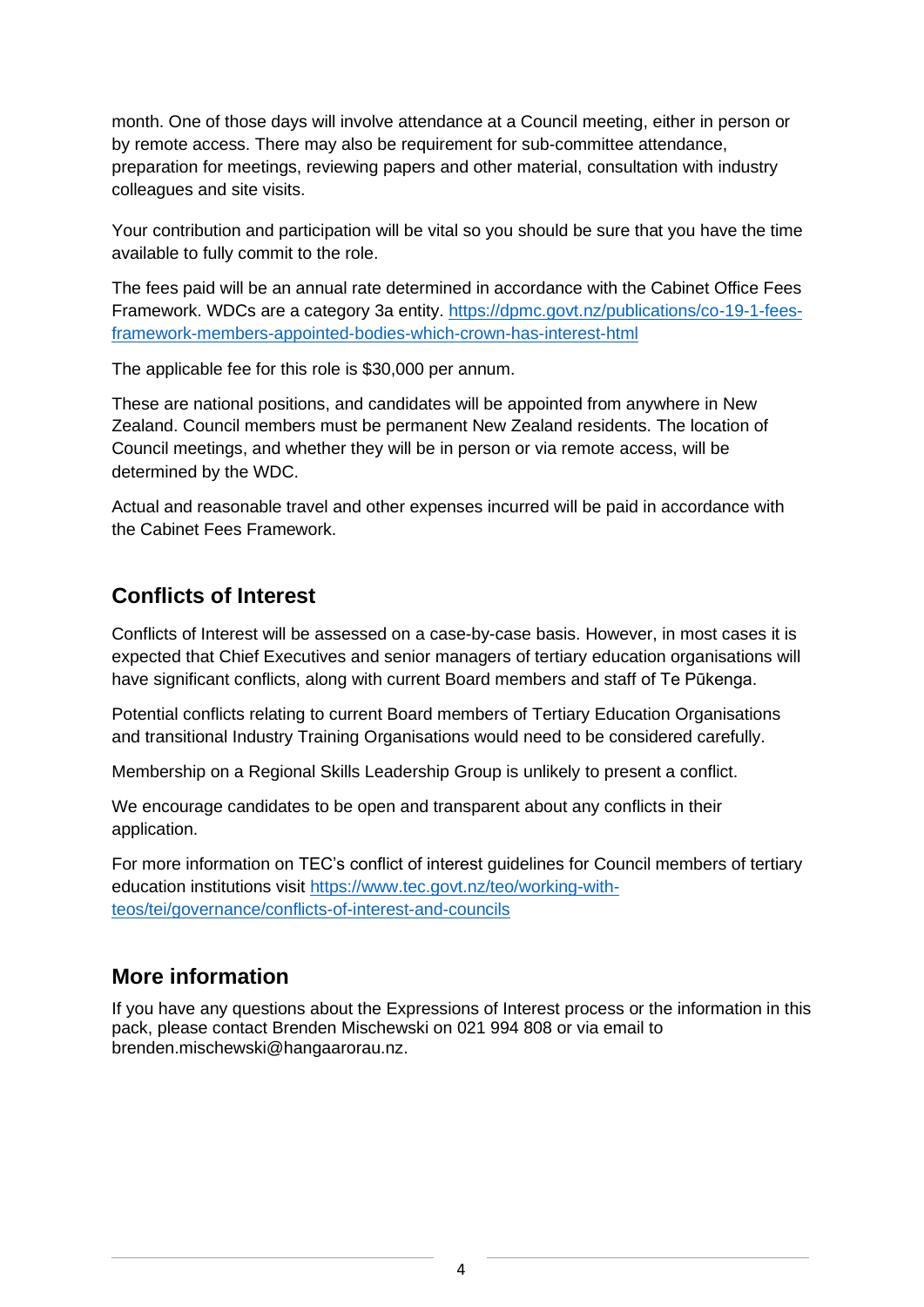# **Appendix A**

| <b>Section</b>                                          | <b>Manufacturing, Engineering and Logistics</b><br><b>WDC</b>                                                                                                                                                                                                                                                                                                                                                                                                                                                                                                                                                                                                                                                                                                                                                                                                                                                                                                                                                                                                                                                                                                                                                                                                                                                                                                                                                                                                                                                                                                                                                                                                                                                                                                                                                                                                                                                                                                                                                                                                                                                                                                                                                                                                                                                                                              |
|---------------------------------------------------------|------------------------------------------------------------------------------------------------------------------------------------------------------------------------------------------------------------------------------------------------------------------------------------------------------------------------------------------------------------------------------------------------------------------------------------------------------------------------------------------------------------------------------------------------------------------------------------------------------------------------------------------------------------------------------------------------------------------------------------------------------------------------------------------------------------------------------------------------------------------------------------------------------------------------------------------------------------------------------------------------------------------------------------------------------------------------------------------------------------------------------------------------------------------------------------------------------------------------------------------------------------------------------------------------------------------------------------------------------------------------------------------------------------------------------------------------------------------------------------------------------------------------------------------------------------------------------------------------------------------------------------------------------------------------------------------------------------------------------------------------------------------------------------------------------------------------------------------------------------------------------------------------------------------------------------------------------------------------------------------------------------------------------------------------------------------------------------------------------------------------------------------------------------------------------------------------------------------------------------------------------------------------------------------------------------------------------------------------------------|
| <b>Criteria for</b><br>the<br>appointment<br>of members | The appointing body (either the Appointments Committee or the Industry Stakeholder Group) must appoint as<br>$\bullet$<br>members of the Council persons who have:<br>o leadership experience in at least one of the specified industries covered by the Council;<br>o experience, or an understanding of, either or both governance and public administration (except for<br>governance associates in development roles);<br>o a commitment to inclusion and addressing the needs of underserved learners;<br>$\circ$ a commitment to act with impartiality, honesty, integrity, and manaakitanga; and<br>o in the case of the employer representative, the support of employers in the specified industries; and in the<br>case of the employee representative, the support of the Council of Trade Unions.<br>When appointing members to the Council the appointing body (either the Appointments Committee or the Industry<br>$\bullet$<br>Stakeholder Group) must ensure that during the two years following the establishment of the Council, the Council<br>has:<br>o sufficient experience in establishing new organisations, enterprises or businesses; and<br>o sufficient experience in leading industry, business transformation and change management.<br>When appointing a person to be a member of the Council, the appointing body (either the Appointments<br>$\bullet$<br>Committee or the Industry Stakeholder Group) must, as far as reasonably practicable, reflect the diversity of age,<br>ideas, ethnicity and gender of the people within the specified industries and in New Zealand as a whole and must<br>ensure that the Council has:<br>o representatives from both large and small enterprises within the specified industries and industry associations;<br>o sufficient representation of Māori, Pacific peoples and disabled people;<br>o sufficient experience in, or engagement with, the vocational education and training system;<br>o enough members with skills in te ao Māori, including te reo Māori and mātauranga Māori, to ensure that the<br>Council is able to give proper consideration to Māori perspectives in undertaking its duties and functions;<br>o a deep understanding and commitment to the principles of Te Tiriti o Waitangi; and<br>$\circ$ experience in financial analysis and management. |